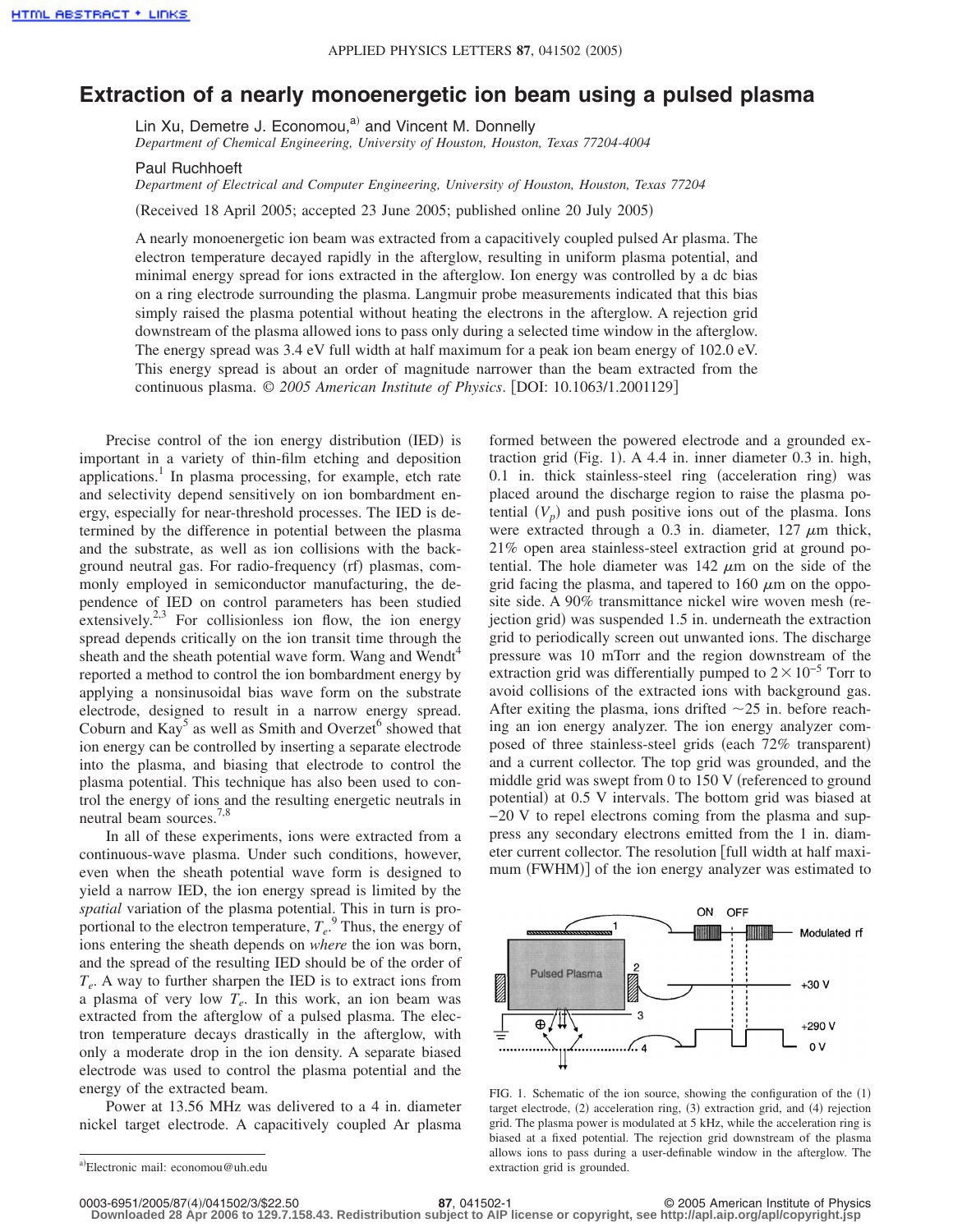

FIG. 2. Evolution of plasma potential, electron temperature, and positive ion density in the afterglow, with  $+30$  V bias (applied continuously) on the acceleration ring. (15.9 mTorr, 5 kHz modulation frequency, 50% duty cycle, 30 W average rf power).

be  $\sim$  1–2% of the ion energy.<sup>10</sup> Both the sweeping voltage and the collected current were computer controlled using LABVIEW (National Instruments). Time-resolved ion density, plasma potential, and electron temperature were measured by a Langmuir probe (Scientific Systems) that was momentarily positioned near the center of the plasma, 0.8 in. above the extraction grid.

Synchronization of applied signals (see Fig. 1) is central to extracting an ion beam with the desired energy. The plasma was modulated (pulsed) at a frequency of 5 kHz (100  $\mu$ s ON/100  $\mu$ s OFF), while the acceleration ring was biased continuously at the desired positive dc voltage (e.g. +30 V in Fig. 1). When the rejection grid was grounded, ions during both the active glow (power ON) and the afterglow (power OFF) were able to reach the ion energy analyzer and a wide IED was obtained. When the rejection grid was biased with a square wave voltage of  $+290$  V (rejects positive ions) during the active glow and the first 12  $\mu$ s of the afterglow, and 0 V (passes ions) during the late afterglow, only ions extracted from the cold plasma and accelerated across the sheath potential adjacent to the extraction grid are passed to the downstream IED analyzer. Ions extracted later in the afterglow are expected to have a narrow energy spread, since there are no collisions in the sheath and  $T_e$  has decayed substantially (see below), resulting in a uniform plasma potential. Consequently, the desired ion energy was set by the voltage applied to the acceleration electrode.

Time-resolved Langmuir probe measurements with a +30 V bias applied on the acceleration ring are shown in Fig. 2. The electron temperature decays rapidly from 3 eV in the active glow to less than 0.5 eV about 30  $\mu$ s into the afterglow. When the rf power is turned off, the higher-energy electrons initially lose energy mainly by inelastic collisions with the background gas and by diffusion to the walls. Later in the afterglow, when the electron temperature decays, electrons in the high-energy tail of the electron energy distribution function (EEDF) continue to lose energy by diffusion to the wall and by inefficient elastic collisions with the gas. The plasma potential  $V_p$  drops in a fashion similar to  $T_e$  and reaches about 30 V at 20  $\mu$ s into the afterglow. In contrast, the ion density  $(n_i)$  decreases rather slowly; 57  $\mu$ s into the afterglow the ion density is  $2.5 \times 10^9$  cm<sup>-3</sup>, about one-half of the value at 4  $\mu$ s after rf power is OFF.



FIG. 3. The normalized IED with (a) the rejection grid grounded and (b) the rejection grid biased late in the afterglow, as shown in Fig. 1. (10 mTorr, 5 kHz modulated frequency, 50% duty cycle, 30 W average rf power). In (a), a 30 V bias was applied continuously to the acceleration ring. In (b), the bias on the ring was  $30, 50, 70,$  and  $100$  V (each corresponding to a separate experiment).

An important requirement is that the bias applied to the acceleration ring does not reignite the plasma in the afterglow by heating the electrons, as observed in a pulsed chlorine discharge with rf bias on the substrate.<sup>11</sup> The timeresolved current-voltage  $(I-V)$  characteristics with the accelerating ring biased at 0 and +30 V were almost identical. The only difference was that the *I*-*V* curves with the bias on were displaced by +30 V compared to the *I*-*V* curves with no bias. Therefore, the bias on the acceleration ring simply shifts the plasma potential without heating the electrons in the afterglow. This was confirmed by examining the EEDF in the afterglow for the two bias settings. For example, 15  $\mu$ s into the afterglow,  $T_e$  was 0.74 eV and 0.72 eV for 30 and 0 V accelerating ring potentials, respectively. In fact, no electron heating in the afterglow was observed for all values of bias examined, up to 100 V. These results suggest that extraction of a monoenergetic ion beam with energy controlled by the dc bias applied to the acceleration ring is possible in the afterglow.

Fig. 3 shows IEDs measured for the pulsed plasma with a +30V bias continuously applied to the acceleration ring. With the rejection grid grounded  $[Fig. 3(a)]$  ions from both the active glow (plasma ON) and afterglow (plasma OFF) reach the ion energy analyzer. The sharp peak at  $\sim$ 30 eV represents ions extracted during the afterglow, with an energy equal to the acceleration voltage. The broad peak at higher energies represents ions exiting the plasma during the active glow. When a high enough positive bias voltage is applied to the rejection grid during the active glow and early afterglow, the high-energy ions are filtered out, leaving only a monoenergetic ion beam to reach the detector during a selected window in the late afterglow (from 12  $\mu$ s to 100  $\mu$ s in this case ). The beam energy can now be controlled by the potential of the acceleration ring. By setting the acceleration

**Downloaded 28 Apr 2006 to 129.7.158.43. Redistribution subject to AIP license or copyright, see http://apl.aip.org/apl/copyright.jsp**